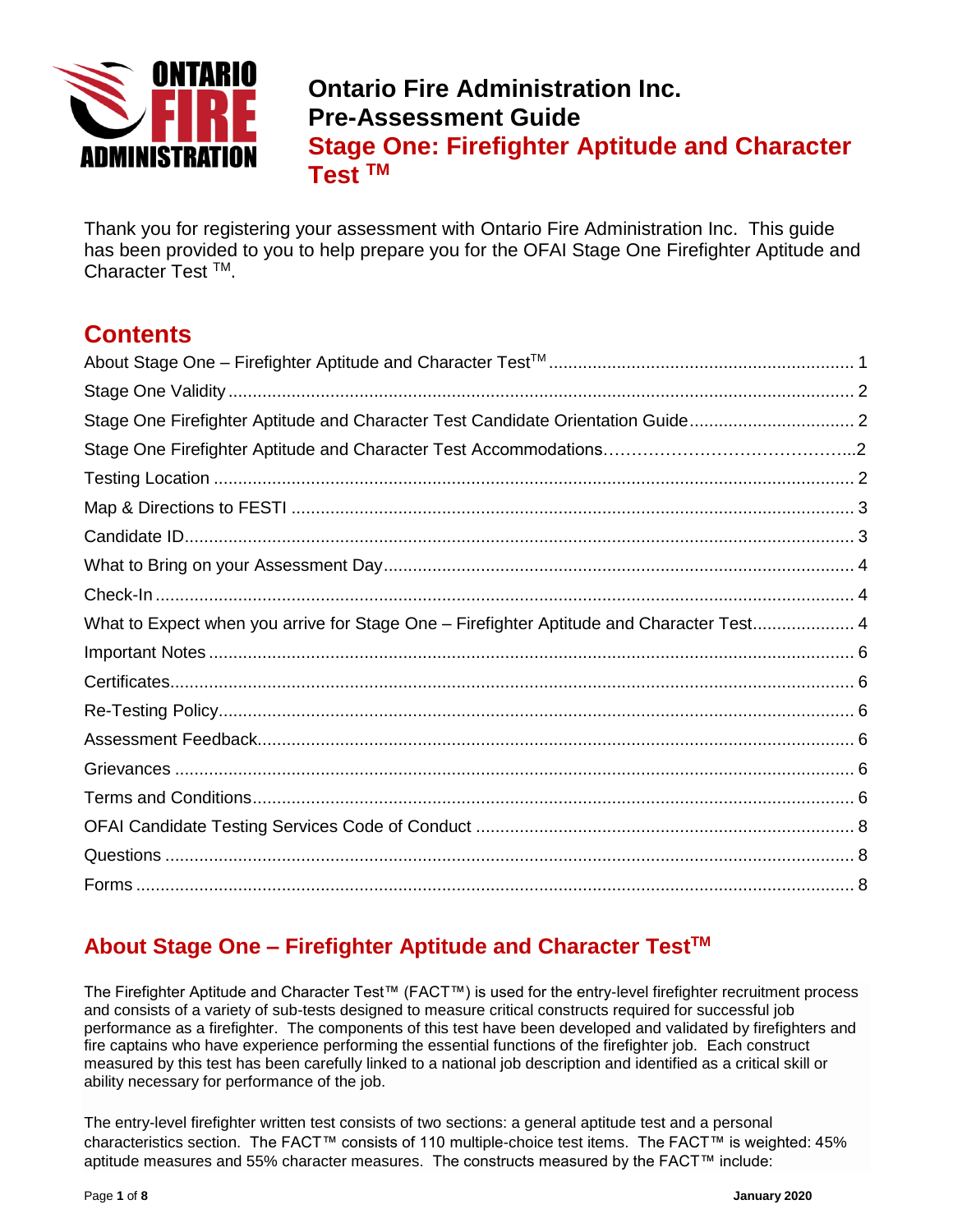• Reading Ability (15 total test items) • Mathematical Reasoning (15 total test items) • Map Reading (10 total test items) • Writing Ability (10 total test items) • Personal Characteristics—to include: interpersonal skills, teamwork, commitment, honesty, integrity, emotional stability (60 total test items)

The Firefighter Aptitude and Character Test™ is completed in a proctored classroom environment in a computer lab. If you do not pass the Firefighter Aptitude and Character Test™ you may re-take it after fifteen days if it's your first attempt or thirty days on all subsequent attempts. An orientation guide can be purchased to assist you in preparation for this test. The FACT results in either a pass/fail. Candidates are not given feedback in regards to the results of the test.

Candidates will not receive a mark. In addition, municipal fire services are not given results.

#### <span id="page-1-0"></span>**Please note that in order to proceed to Stage Two, you must successfully complete Stage One--Firefighter Aptitude and Character Test™**

Stage One Validity

Stage One – Firefighter Aptitude and Character Test is valid for 24 months.

## <span id="page-1-1"></span>**Stage One Firefighter Aptitude and Character Test Candidate Orientation Guide**

All of the constructs measured by the Firefighter Aptitude and Character Test™ are based upon basic skills and abilities that a minimally qualified applicant should possess. There are a variety of preparatory publications available that may be helpful to those candidates who could use a refresher in basic reading, math skills, map reading, writing ability, and human relations skills. We cannot endorse any particular national publication in terms of preparing for this test that was not created by FPSI. The Firefighter Aptitude and Character Test™ Orientation Guide is an entry-level firefighter practice test that will determine how prepared you are to pass the actual FACT. This test consists of 40 multiple-choice questions.

You can order the orientation guide through FPSI by clicking on the following link: <https://www.fpsi.com/product/fact-orientation-guide/>

The cost of the orientation guide is \$15.00US.

This Orientation Guide is property of FPSI and any questions or concerns must be directed to FPSI at (888) 990 FIRE(3473) or [info@fpsi.com.](mailto:info@fpsi.com)

## **Stage One Firefighter Aptitude and Character Test Accommodations**

If you have a disability within the definitions of the Ontario Human Rights Code and need to request testing accommodations for the Firefighter Aptitude and Character Test™, please contact the OFAI Administration office at [info@ofai.ca](mailto:info@ofai.ca) at least 10 weeks before the assessment to obtain the accommodation request forms.

## **Testing Location**

This assessment is proctored by:

#### **GTAA Fire and Emergency Training Institute (FESTI)** 2025 Courtneypark Drive East,

ALL QUESTIONS REGARDING YOUR ASSESSMENT SHALL BE FACILITATED THROUGH ONTARIO FIRE ADMINISTRATION AND NOT FESTI.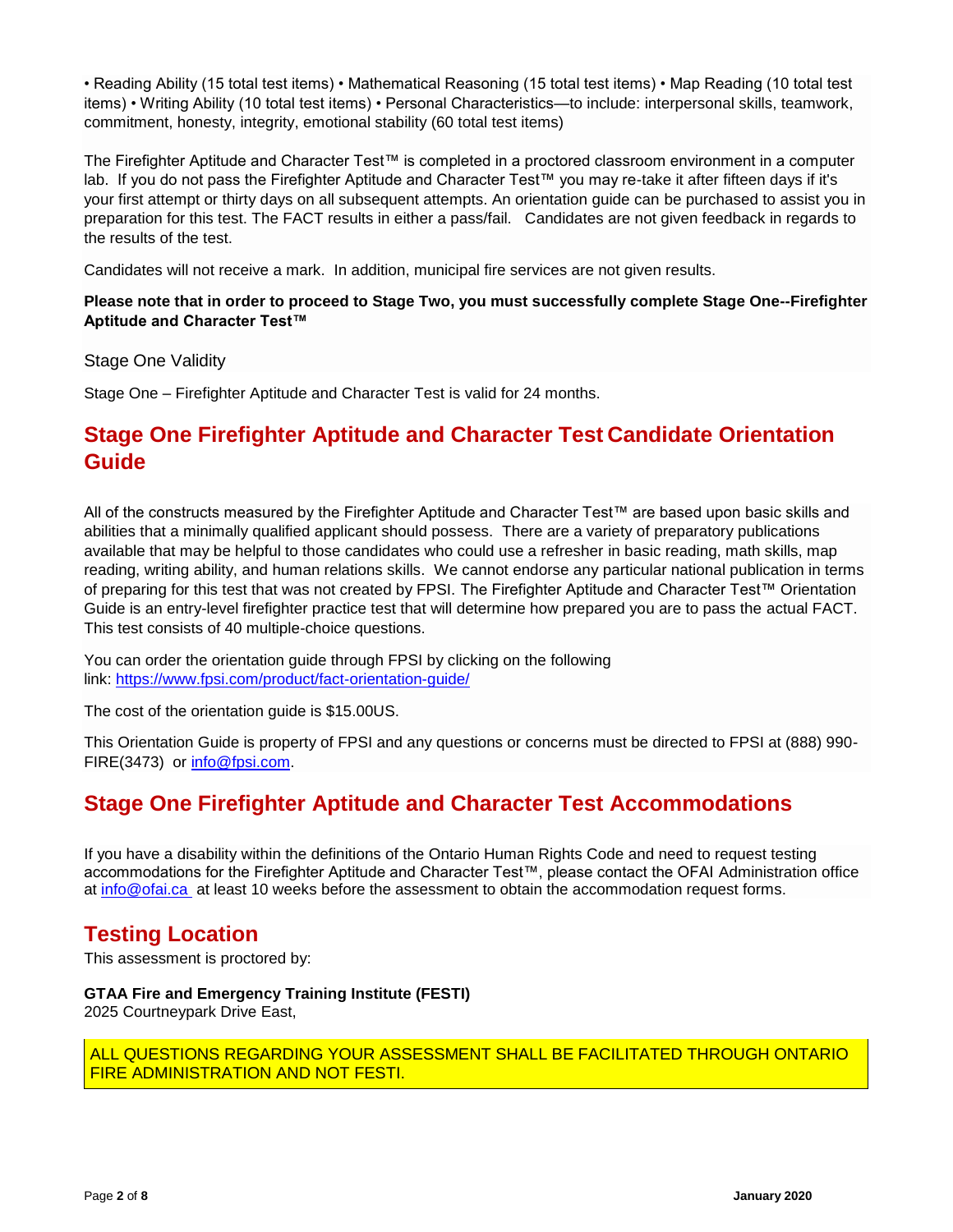## <span id="page-2-0"></span>**Map & Directions to FESTI-Testing Location**



### **409 Westbound**

From Hwy 409 westbound, take Airport Road exit and turn east (left) onto Carlingview Drive. Turn south (right) onto Renforth Drive. Turn west (right) onto Convair Drive. Turn south (left) onto Courtneypark Drive to 2025 Courtneypark Drive.

#### **Hwy 401**

From Hwy 401, take Dixie Road exit northbound. Turn east (right) onto Courtneypark Drive to 2025 Courtneypark Drive.

#### **Hwy 427 Southbound**

From Hwy 427 southbound, take Derry Road exit westbound. Turn south (left) onto Dixie Road. Turn east (left) onto Courtneypark Drive to 2025 Courtneypark Drive.

#### **Hwy 427 Northbound**

From Hwy 427 northbound, merge onto Hwy 401 westbound. Take Dixie Road exit northbound. Turn east (right) onto Courtneypark Drive to 2025 Courtneypark Drive.

#### **Eglinton Road/Dixie Road (Mississauga)**

From Eglinton Road, turn north onto Dixie Road. Turn east (right) onto Courtneypark Drive to 2025 Courtneypark Drive.

#### **Airport Road**

From Airport Road, turn west onto Derry Road. Turn south (left) onto Dixie Road. Turn east (left) onto Courtneypark Drive turn to 2025 Courtneypark Drive.

#### **Dixon Road/Carlingview Drive**

FromCarlingview Drive southbound, turn south (right) onto Renforth Drive. Turn Renforth Drive south (right) to Convair Drive west (right) to Courtneypark Drive turn south (left) to 2025 Courtneypark Drive.

#### **Hwy 407**

From Hwy 407, take Dixie Road exit southbound. Turn east (left) onto Courtneypark Drive to 2025 Courtneypark Drive.

### **Hwy 410**

From Hwy 410, take Courtneypark Drive exit eastbound to 2025 Courtneypark Drive.

## <span id="page-2-1"></span>**Candidate ID**

All candidates are given a unique ID when registering for an assessment. This unique number will not change and will remain as your personal identifier. Do not share this number with anyone. The OFAI refers to this identification number when reviewing results, for generation of certificates and to provide municipalities with verification of validity.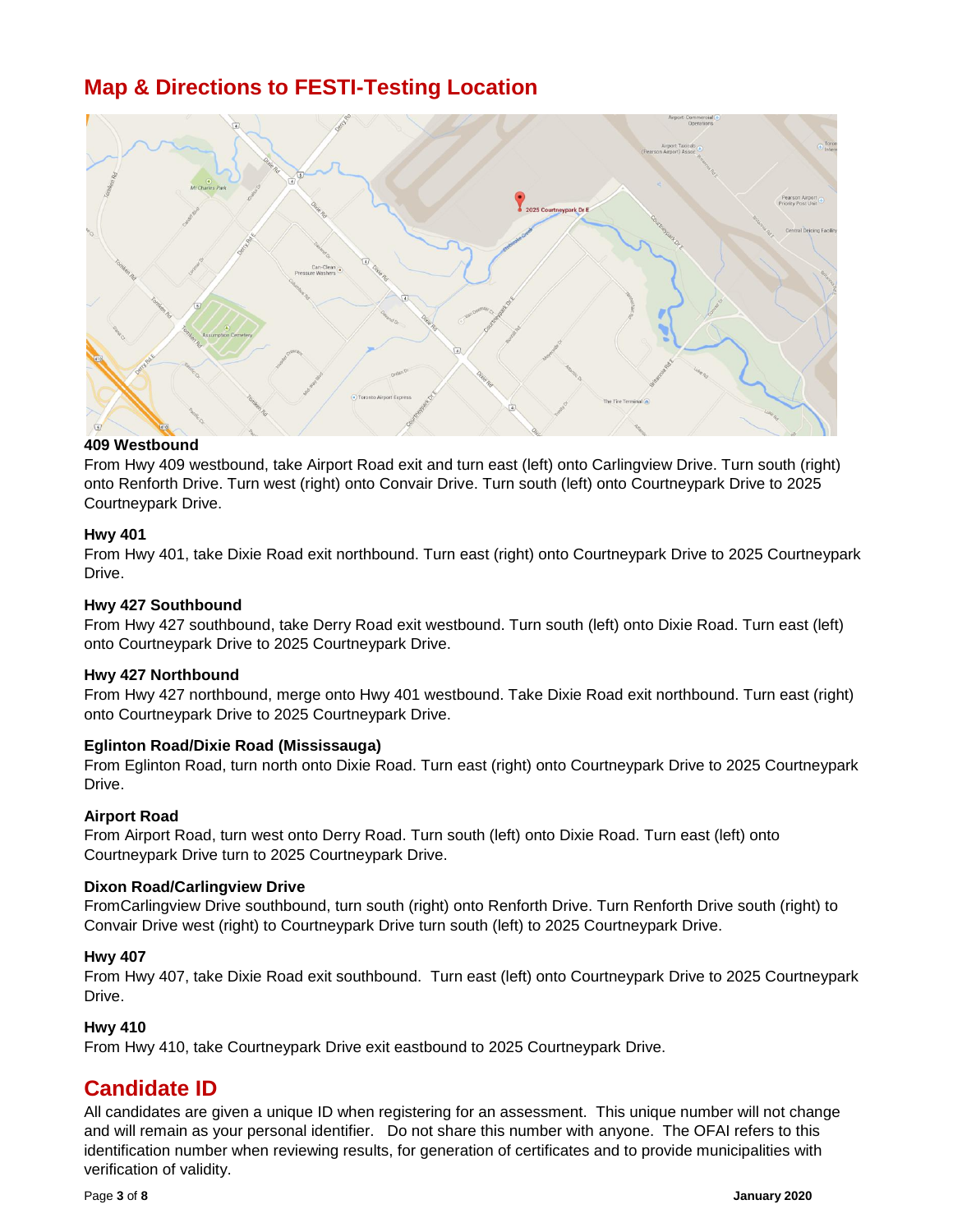## <span id="page-3-0"></span>**What to Bring on your Assessment Day**

- Government issued identification
- O Confirmation of registration
- Bottle of water

### <span id="page-3-1"></span>**Check-In**

Please ensure you arrive at least 20 minutes prior to your assessment start time. This will allow you enough time to check-in, hand in your required forms and use the restrooms.

Once you arrive at FESTI, you will be required to check-in. You will be required to show your identification and/or registration confirmation and sign your name on the class list.

The Firefighter Aptitude and Character Test takes place in **Theatre A**

It is the responsibility of the candidate to ensure they have registered for the correct date/time. If you are not on the check-in list, you must contact the OFAI Administration office immediately.

**It is recommended that you confirm your appointment 24 hours in advance of your assessment.** 

**Please note that FESTI staff is responsible for proctoring this test only and DO NOT facilitate the registration process. Questions should be facilitated through the OFAI Administration office.**

<span id="page-3-2"></span>**If you are late, you may be denied entry into this test. This is at the discretion of the FESTI proctors.**

## **What to Expect when you arrive for Stage One –Firefighter Aptitude and Character TestTM**

- 1. You will be required to check-in (as noted above). At check-in, you will be **required** to complete the following forms:
	- a. **OFAI Candidate Agreement** This form has been provided in this guide. (see forms at the end of this document). **Please read, print and SIGN this agreement in full before you arrive for your assessment.** If you have any questions in regards to the agreement, please contact the OFAI administration office at 905-426-6756 or [info@ofai.ca](mailto:info@ofai.ca)
	- b. **OFAI Candidate Waiver**  This form has been provided in this guide. (see forms at the end of this document). **Please read, print and SIGN the waiver in full before you arrive for your assessment**. If you have any questions in regards to the waiver, please contact the OFAI administration office at 905-426-6756 or [info@ofai.ca](mailto:info@ofai.ca)
	- c. **OFAI Assessment Results Form.** A sample of this form has been provided as an example (see Forms at the end of this document). **You will receive this once on-site, there is no need to print this before your arrival.** When you receive this form, you complete it as follows:
		- i. Fill out your full name, ID number and the date.
		- ii. Check off all of the check boxes of the assessments you will be participating in. In addition, check the box at the bottom that is applicable to you.

The Assessment Results Form is very important. This document is your official record of results. **Do Not Take this Form Off The Premises**. Once your assessment is completed, the proctor will confirm a pass/fail mark, sign the form and send it to the OFAI administration office for processing.

2. You will be directed to take a seat in **Theatre A**. There will be a blank piece of paper and a pencil next to a laptop computer. Write your name and ID number at the top of the blank piece of paper. Don't write too big as this piece of paper has been provided as a worksheet for you to make any calculations/equations as needed.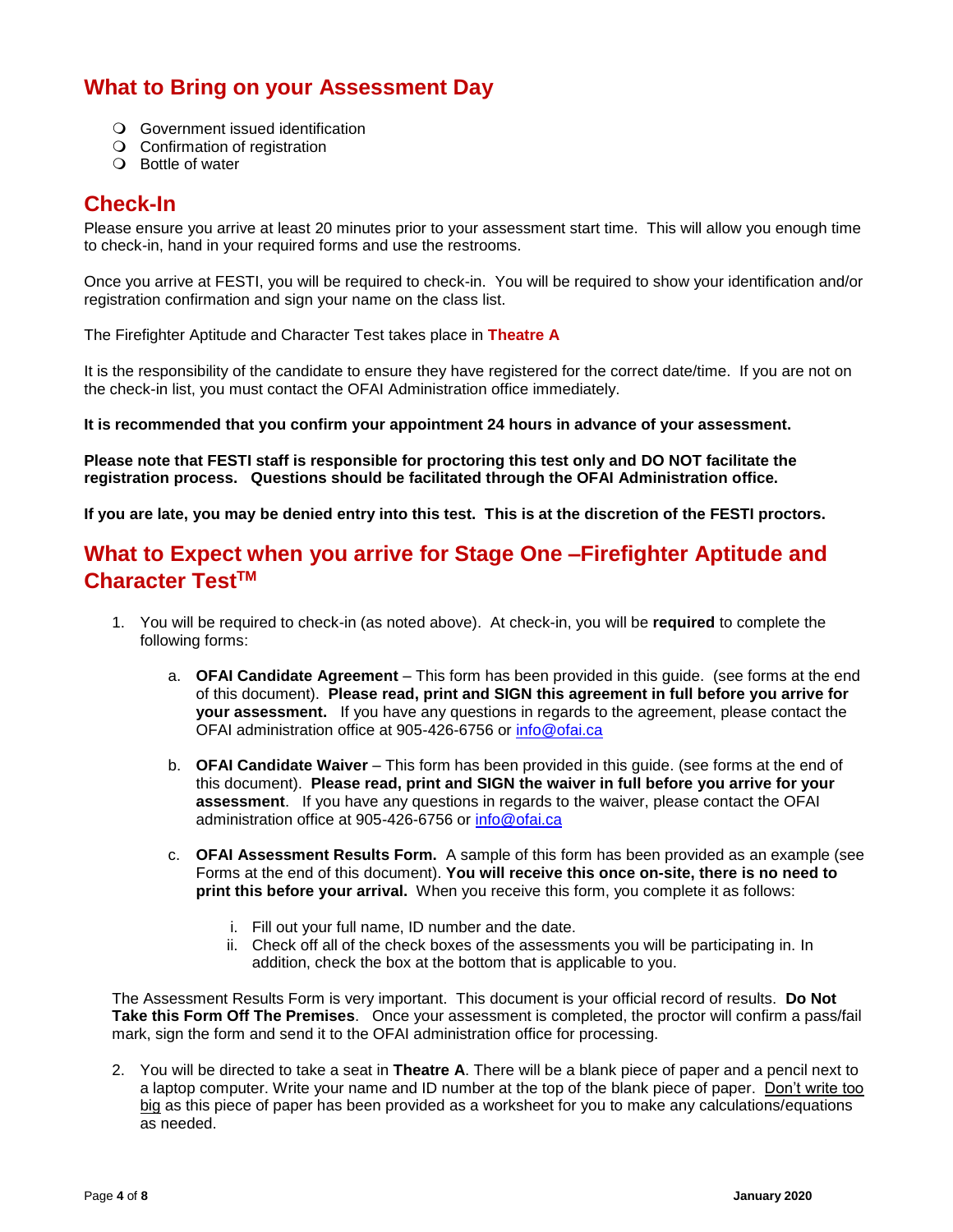- a. The proctor will then provide instructions. Please listen to them carefully. Please note the following:
	- i. All personal items are to be put on the floor. The only items allowed on the desk are the laptop and your worksheet/pencil.
	- ii. All cellular phones must be put away and put on silent.
	- iii. Any drinks must be kept on the floor in a sealed container to prevent spillage on the computers.
	- iv. There is no talking during the test. Please be considerate of others.
	- v. Cheating of any form will not be tolerated and will result in an automatic fail.
	- vi. It is recommended that you use the restrooms before you start the test.
- 3. Before starting the test you will be asked to enter in an email address, your name and your unique identification number. **You will also be given a verification code. Please write this code down on your worksheet as this is used to get you back into the test should a technical error occur**. There are also fields for the collection of data for research purposes only. The information collected is private and confidential and is not used in determining the outcome of this assessment. However, this information is valuable to the OFAI is it provides important demographic statistics and assists with future test preparations.
- 4. As soon as the test begins you will be directed to the first section. Please ensure that you read all instructions carefully. Once the test begins the clock starts counting down. The clock is located in the top, right-hand side of your screen.

**Important Note:** You are able to navigate back and forward through each section. You **cannot** however; jump from section to section. Once you have completed the questions in each section, you will be asked to continue to the next section. Once you click "continue", you then **cannot** go back to the previous section. Ensure you are ready and have answered all questions when completing a section.

5. Once you have completed all sections and are finished, please remain seated and raise your hand. The proctor will come and verify the message on your computer screen. You will receive either a pass or fail. The proctor will take your scrap paper. If successful, the proctor will give you your assessment results form and a number. Please proceed to the cafeteria quietly and wait for medical staff to call your number. If unsuccessful, the proctor will give you a briefing, and then you must leave the test area quietly.

#### **Important Note: Candidates will not receive a mark. In addition, municipal fire services are not given results.**

- 6. In the event of a technical issue due to power outage, or computer error the proctor will advise you to complete the following steps:
	- Reboot the computer (hold down the power allowing for a hard reset)
	- Sign the 'Consent to Proceed' document<br>I con back into the test using the verification
	- Log back into the test using the verification code you wrote down at the start of the test.
	- Continue the test from where you previously left off.

Based on your registration selection, the following may occur:

- **If you successfully pass this test** (Stage One) and are registered for Stage Two, the proctor will **hand you your assessment form and provide a numbered card** which will put you in the queue for your Hearing assessment. You will require your assessment results form in order to check-in to the next assessment. Please gather your belongings and wait in the cafeteria for your number to be called.
- **If you successfully pass this test** (Stage One) and you **only** registered to take this assessment, the proctor will show you your assessment result form. The proctor will keep the form to send to the administration office for your file. Please gather your belongings and leave quietly.
- **If you are NOT successful and fail this assessment** (Stage One), the proctor will show you your assessment result form. **The proctor will keep the form** to send to the administration office. Please gather your belongings and leave quietly.

**Please note the proctors at FESTI are unable to give you any information regarding your assessment.**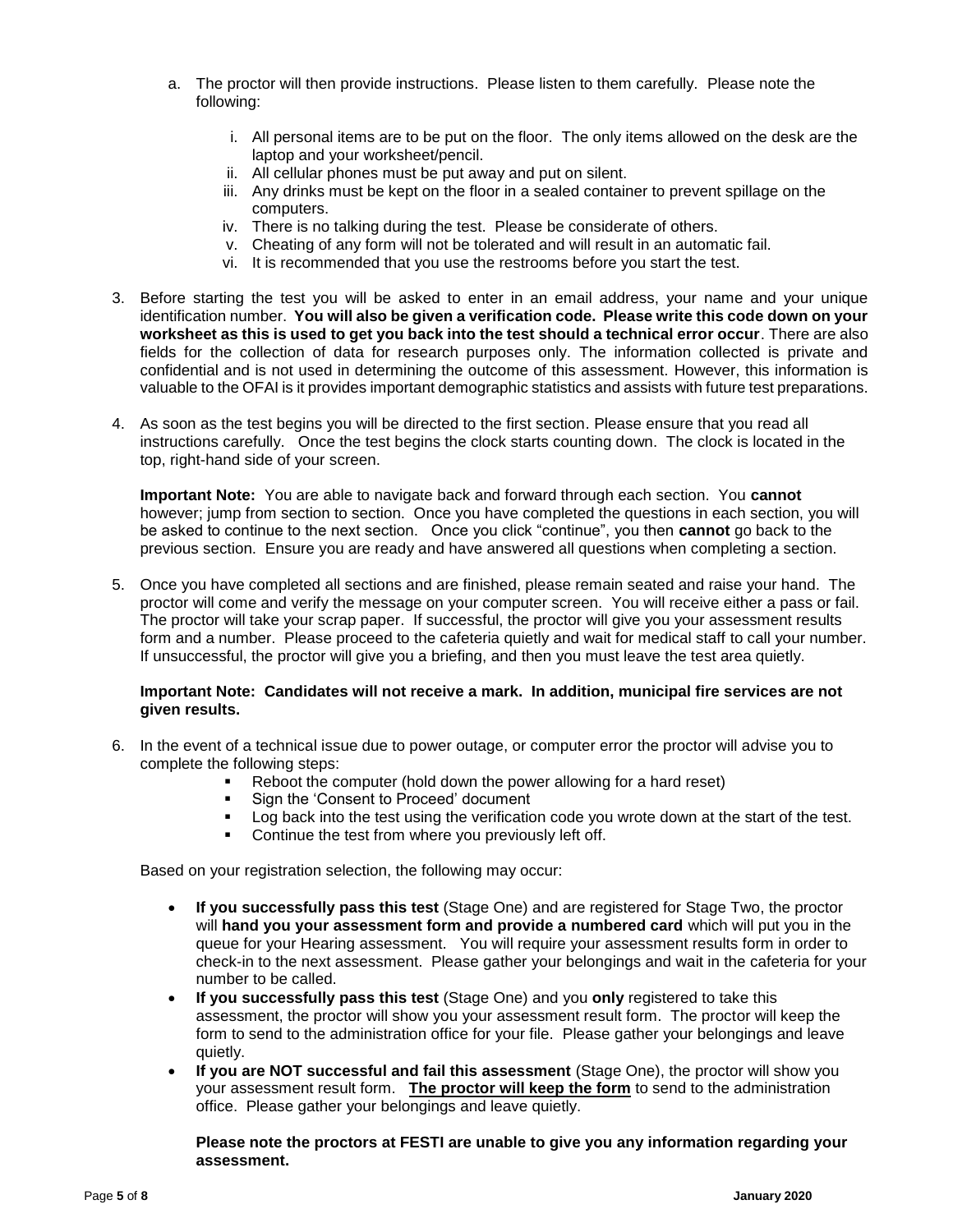If you are registered in Stage Two testing, and **you do not** have a successful result in Stage One, than you cannot continue in the assessment process. The OFAI administration office will refund you for any assessments not participated in, less a \$10.00 plus HST administration fee. You will receive your refund automatically in the next few days. You will not be refunded for the failed assessment. Please see the re-test policy below.

**Questions regarding your assessment can be facilitated through the OFAI Administration staff.** 

### <span id="page-5-0"></span>**Important Notes**

This document is a guide to assist and prepare you for your Stage One – Firefighter Aptitude and Character Test. Some of the information contained in this guide may change once on-site. Please ensure you follow your proctor's instructions.

## <span id="page-5-1"></span>**Certificates**

Upon successful completion of Stages One, your certificate will be uploaded to your online account within two to four business days. All valid certificates are offered as a downloadable PDF from your online user account [www.ofai.ca/user.](http://www.ofai.ca/user) It is recommended that candidates download and save certificates to their personal computers. Once a certificate has expired it is no longer available for download from your account.

## <span id="page-5-2"></span>**Re-Testing Policy**

If you do not successfully complete Stage One – Firefighter Aptitude and Character Test, you can re-take the assessment after fifteen days. We encourage you to use this time to help prepare you to take the assessment again. The Firefighter Aptitude and Character Test Orientation Guide may be useful. Contact the OFAI Administration office for guidance on re-testing.

<span id="page-5-3"></span>The following identifies the OFAI re-test policy wait times:|

1st Failure – 15 Days 2nd Failure – 30 Days Anything after a 2nd failure will be subject to 30 day re-test policy.

## **Assessment Feedback**

The evaluators are not permitted to discuss the outcome of your evaluation as per Ontario Fire Administration's Terms and Conditions.

If you've had **TWO** or more unsuccessful attempts with Stage One, you can contact the administration office at [info@ofai.ca](http://info@ofai.ca/) to request general feedback. Your email must include your name, testing dates, and candidate ID. Response time varies but averages 7-10 business days after the request is received. Please note candidates **do not** receive results. Municipal fire services **do not** receive your results.

## **Grievances**

<span id="page-5-4"></span>All grievances are handled by management at the OFAI administration office. Grievances are not handled by FESTI staff. You can retrieve a grievance form from the OFAI website [https://www.ofai.ca.](https://www.ofai.ca/)

## **Terms and Conditions**

### **All fees are in Canadian Dollars.**

You are responsible for downloading the pre-assessment guides for your applicable assessment at **[www.ofai.ca/pre-assessment-guides](http://www.ofai.ca/pre-assessment-guides)** and completing all the applicable forms in each guide to bring with you on your assessment day**.** 

Ontario Fire Administration Inc. (OFAI) reserves the right to cancel a scheduled assessment. In the unlikely event of an assessment cancellation, we will issue a full refund for assessment fees only. OFAI is not responsible for any statements, acts, materials, or omissions by our evaluators, proctors or participants. The use of audio and video taping devices, beepers, and cell phones by participants is not permitted at any assessment. Children and unregistered guests are not permitted in the testing facility. Cancellation of an assessment caused by any

Page **6** of **8 January 2020**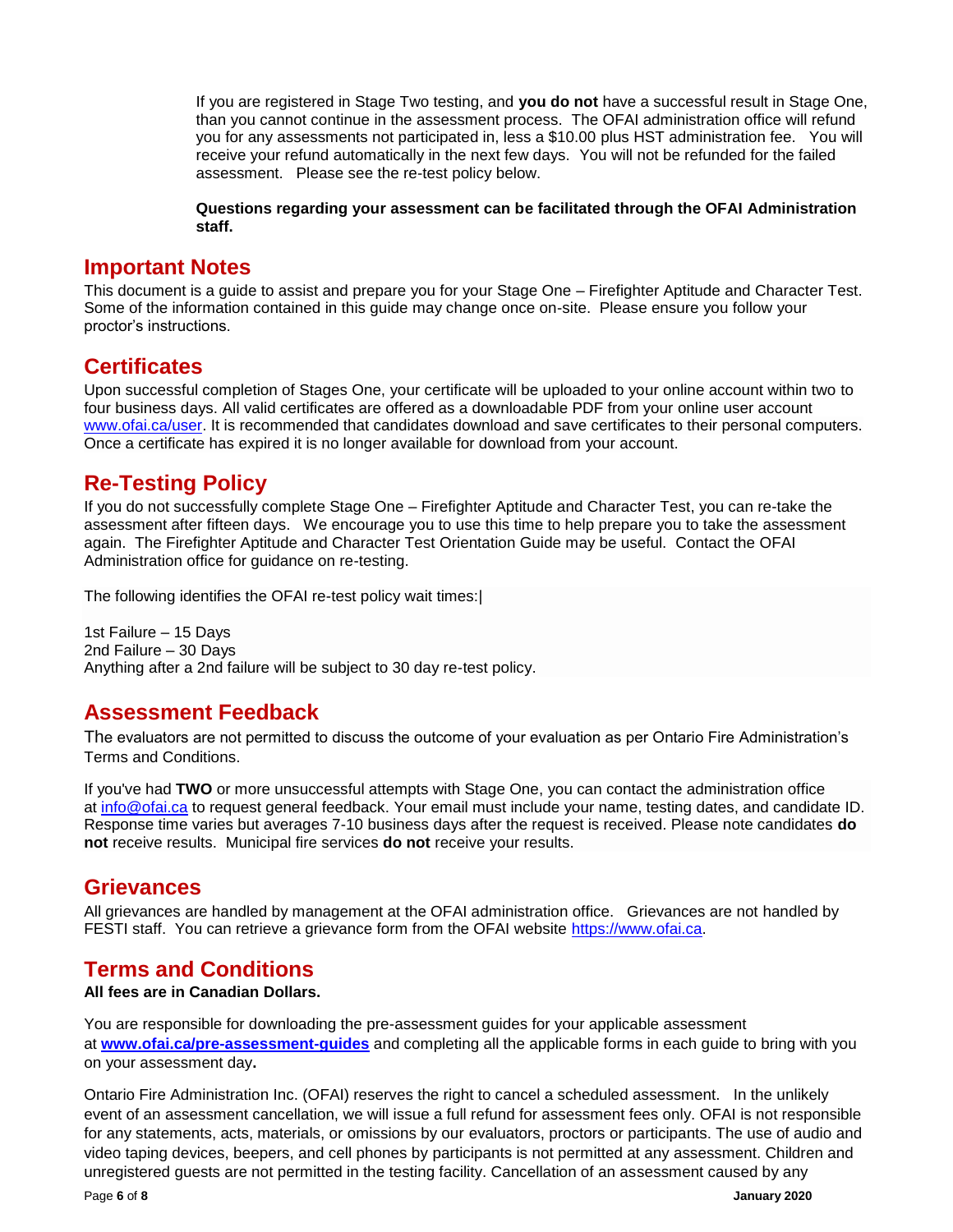calamity, attack, or act of God, beyond the control of the OAFC and/or its third party affiliates and its agents does not constitute grounds for a refund.

**Re-Schedule Policy**: The OFAI will only re-schedule an appointment once. In order to be eligible for rescheduling, you must provide us with a written request that states your name, candidate ID number, your testing date/time and your requested re-schedule date/time. This request must be received no later than 7 days from your appointment date. Not all re-scheduling requests are granted. During peak recruitments, the re-scheduling policy may not be in effect. Candidates wishing to re-schedule are still bound to the terms and conditions of their original appointment.

**Cancellation Policy:** There will be no refunds if your assessment is cancelled within 5 business days of your assessment date/time. Any cancellation made prior to the 5 business day deadline will be refunded, less a \$50.00 plus HST administration fee. Please email [info@ofai.ca](mailto:info@ofai.ca) to request the cancellation of the booked assessment(s). It is the user's responsibility to abide by the cancellation policy of each assessment.

Candidates seeking cancellation within the 5 business day period prior to their test date will only receive a refund (less the \$50 plus HST administration fee) if they can provide evidence that their ability to complete their assessment has been affected by serious illness or cause as listed below. *This evidence must be provided no*  later than 7 business days following a scheduled appointment. Candidates must contact the OFAI Administration *office prior to their scheduled appointment to advise OFAI they will not attend. Failure to do so will result in a forfeit of fees.*

#### Serious Causes:

Serious Illness - hospital admission or serious injury: this must be accompanied by a medical note from a registered Medical Doctor.

Loss or Bereavement - death of a close family member: accompanied by a death certificate. Hardship/Trauma - victim of a crime, victim of a traffic accident.

Receipts are automatically sent by email when participants register and pay online. Please be aware spam filters can block email receipts.

If you selected cheque as your method of payment, please ensure it is certified. We will only confirm assessment dates/times that are paid in full. If your assessment is not paid in full 48 hours prior to your assessment date, the OFAI will automatically cancel your registration.

Ontario Fire Administration Inc. utilizes Moneris a third-party secure payment service provider that facilitates credit card payments. The OFAI and any third party affiliate assumes no liability for those using the registration function or payment function, and the user accepts that any dispute with regard to payment or distribution or use of information collected by Moneris - the payment service provider - will be raised directly with them.

Users of the registration function agree that, subject to the Privacy Policy posted on this site, their information can be used to contact them in connection with the assessments and any other contact deemed necessary for running its assessments, subject to the laws governing sound internet practices.

All candidates acknowledge that by registering through this website and in-person, they will required to complete the Assumption, Waiver, Release and Indemnity Agreement, the OFAI Candidate Agreement and forms that may be required for specific assessments. Candidates are aware that if they fail to produce these required forms on or before their assessment day, that the assessment may be cancelled and re-scheduled at a later date, at the discretion of the OFAI. In addition, a fee will be charged for the re-scheduled assessment date.

Candidates acknowledge that they are willing to take part in our assessments and willingly abide by our re-test policies. All assessments are based on a pass/fail. Candidates are not given results.

Please note incorrect registrations will result in a \$25.00 plus HST administration fee.

Inclement weather: Safety is of the utmost considerations when conducting our assessments. When severe weather conditions exist, such as lightning, rain, sleet, snow or high winds, the staff at FESTI shall make an assessment of the conditions and will determine, at their discretion, if assessments will cease until conditions approve.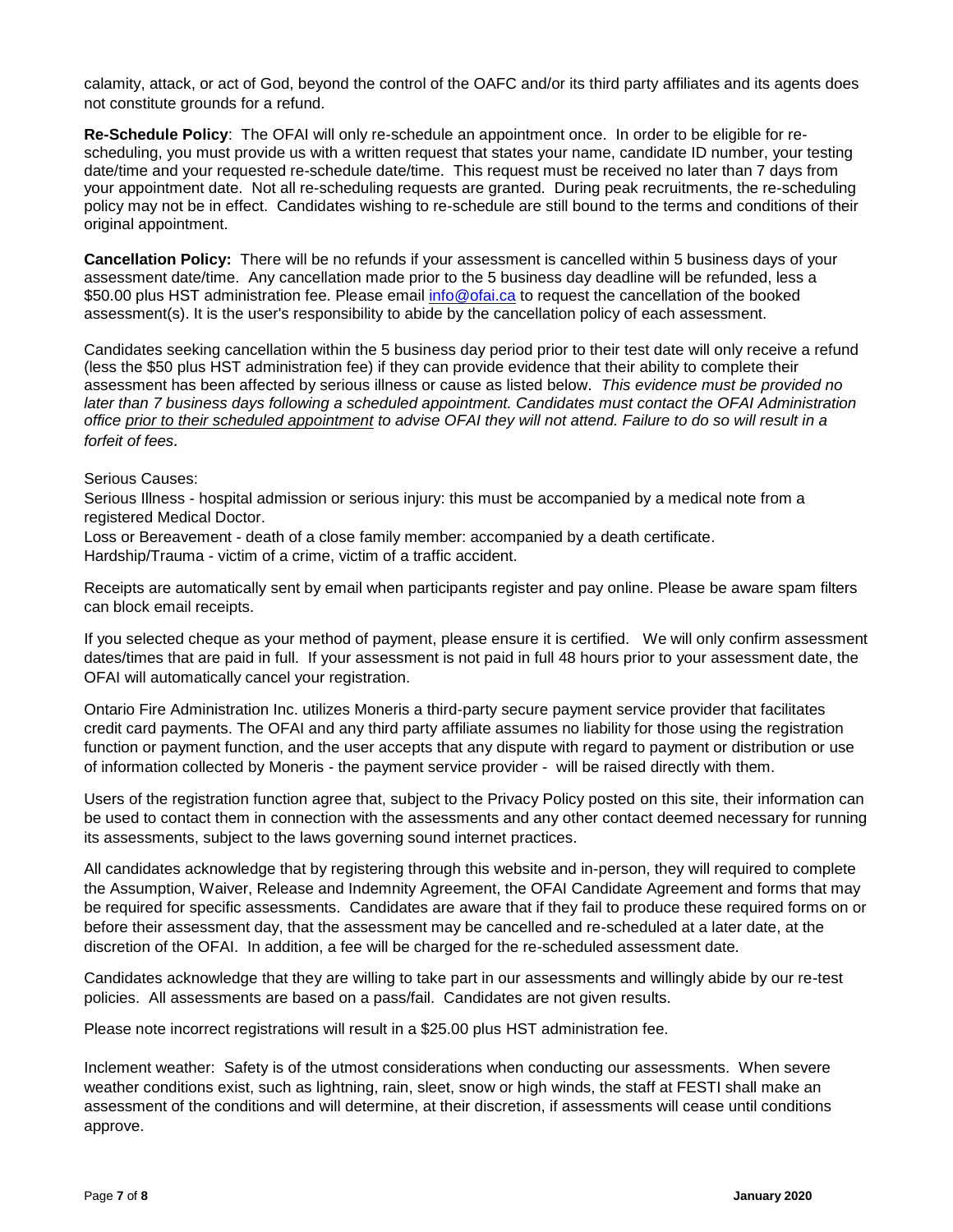## **OFAI Candidate Testing Services Code of Conduct**

### **Acronym Definitions**

OFAI: Ontario Fire Administration Inc. CTS: Candidate Testing Services FESTI: GTAA Fire and Emergency Services Training Institute

Working as a firefighter is a career founded on respect, trust, integrity and absolute professionalism. Ontario Fire Administration Inc. (OFAI) expects candidate behaviour to reflect these qualities at all times. Please be advised that if any breaches are made to the OFAI CTS Code of Conduct, swift and appropriate action will be taken in order to maintain this high standard.

1. The OFAI expects all candidates to be punctual for their assessments. Tardiness can result in cancellation of your assessment which will require a rebooking at the candidate's expense.

2. Please use appropriate language when communicating with OFAI administration staff, FESTI staff, and evaluators. Foul or abusive language is not tolerated.

3. Respect FESTI's property and the CTS testing facilities. Damage caused by inappropriate candidate behaviour will be at the candidate's expense and may warrant a permanent removal from the CTS process.

4. Treat fellow candidates, OFAI administration staff, FESTI staff, and evaluators with courtesy and respect. The OFAI will not tolerate any form of bullying or harassment. This behaviour may result in permanent removal from the CTS process, and an investigation by the appropriate authorities, if required.

The Canadian Human Rights Commission defines harassment as a form of discrimination. It involves any unwanted physical or verbal behaviour that offends or humiliates another individual.

- Harassment occurs when someone:
	- o makes unwelcome comments or jokes about the following :
		- **•** race
		- national or ethnic origin
		- colour
		- **•** religion
		- age
		- $-$ sex
		- **sexual orientation**
		- **narital status**
		- **Figure 1** family status
		- **disability**
		- a conviction for which a pardon has been granted or a record suspended.
	- o threatens or intimidates you.
	- o makes unwelcome physical contact with you, such as touching, patting, pinching or punching, which can also be considered as assault.

5. Participation in CTS under the influence of alcohol or drugs is strictly prohibited and will result in permanent removal from the CTS process.

6. There is zero tolerance for cheating, impersonation, blackmail, bribery or any other fraudulent activity, real or implied. Any of these actions will result in immediate termination from the CTS process.

## **Questions**

If you have any additional questions not covered in this guide, please visit our please visit our Frequently Asked Questions at [www.ofai.ca/faq](http://www.ofai.ca/faq) or contact the OFAI office.

<span id="page-7-0"></span>**Phone**: 905-426-6756 **Fax**: 905-426-3032 **Email**: [info@ofai.ca](mailto:info@ofai.ca)

## **Forms**

Continued on next page.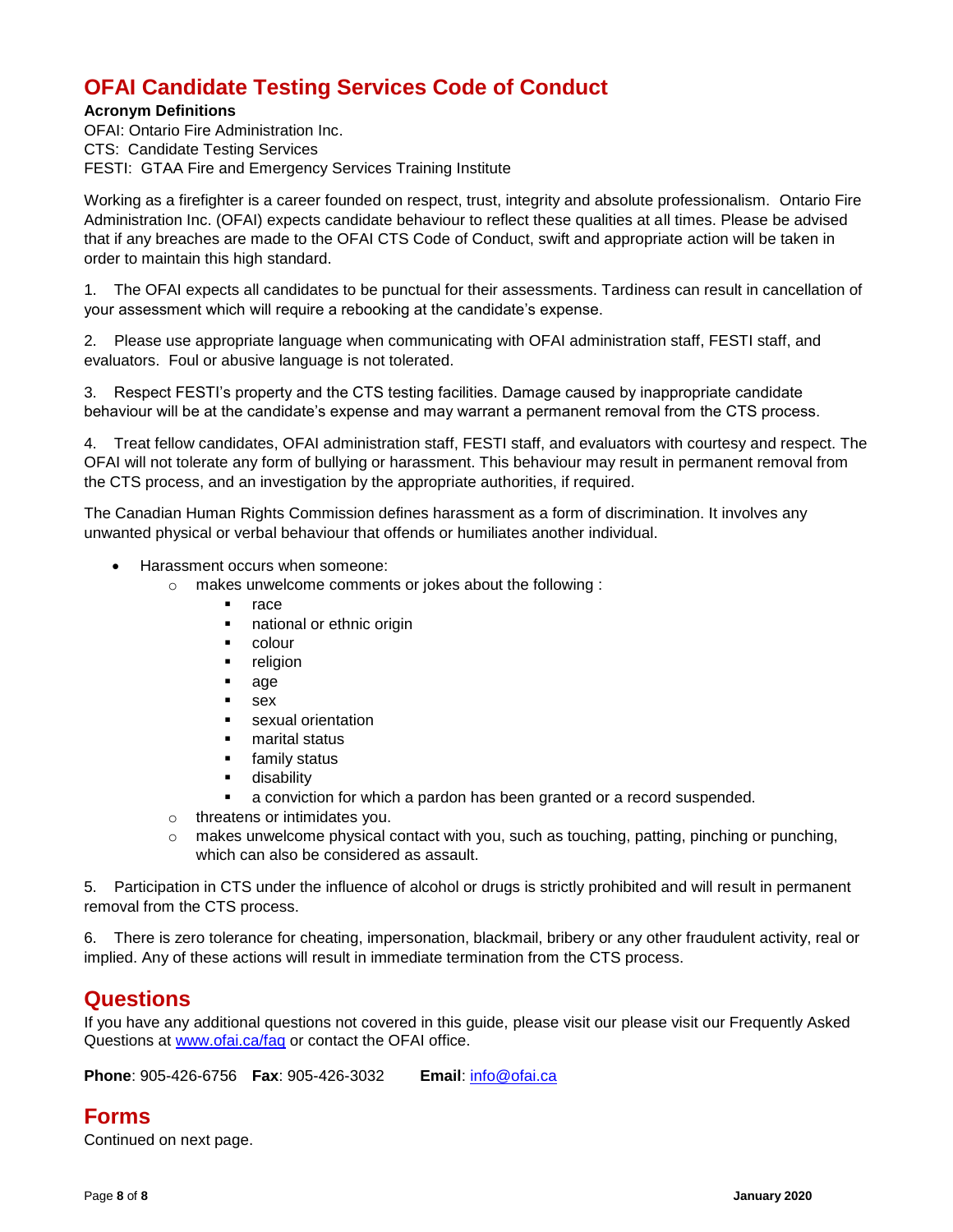

### **OFAI CANDIDATE AGREEMENT**

### **ONTARIO FIRE ADMINISTRATION INC**. ("**OFAI**") and

\_\_\_\_\_\_\_\_\_\_\_\_\_\_\_\_\_\_\_\_\_\_\_\_\_\_\_\_\_\_\_ (the "**Candidate**")

hereby agree that the following terms and conditions shall govern the Candidate's participation in the firefighter candidate testing services (the **"OFAI Program"**) offered by OFAI under this Agreement.

### 1. **Certification**

1.1 Upon payment of the application fee and successful completion of each and every one of the categories tested and/or assessed by OFAI as part of its firefighter candidate testing services (the "**OFAI Program**"), the Candidate shall receive a certificate from OFAI (the "**OFAI Certificate**"). The categories currently tested or assessed and the length of time that each respective result is currently valid for are set out in **Schedule "A"** attached hereto. The testing or assessment may be administered by OFAI and/or by an independent vendor under contract to OFAI.

1.2 The Candidate will not receive their test or assessment results or rankings (both of which shall belong to and be the sole and exclusive property of OFAI) and will only be advised as to whether or not they have obtained an OFAI Certificate.

1.3 As long as the Candidate continues to hold a current and valid OFAI Certificate, OFAI shall provide notice to the Candidate of those municipalities that have posted recruitment notices with OFAI.

### 2. **Confidentiality**

2.1 The OFAI Program and accompanying materials belong to and are the confidential information of OFAI (the "**Confidential Information**") and are used for the sole purpose of determining whether or not to issue an OFAI Certificate to the Candidate as well as for internal quality assurance and procedure validation.

 $\Box$  By selecting this box, I choose to opt out of my data being used for internal quality assurance and procedure validation.

2.2 OFAI retains all right, title and interest in and to all of the Confidential Information and all copyrights, trademark rights and other proprietary rights thereto.

2.3 The Candidate agrees that the OFAI (i) shall hold the Confidential Information in confidence and take all reasonable precautions to protect it; (ii) shall not use any of the Confidential Information at any time; and (iii) shall not disclose, publish, reproduce or transmit any of the Confidential Information to any third party, in any form, including without limitation, verbal, written, electronic or any other means for any purpose.

2.4 OFAI shall pursue all available legal remedies to protect the Confidential Information.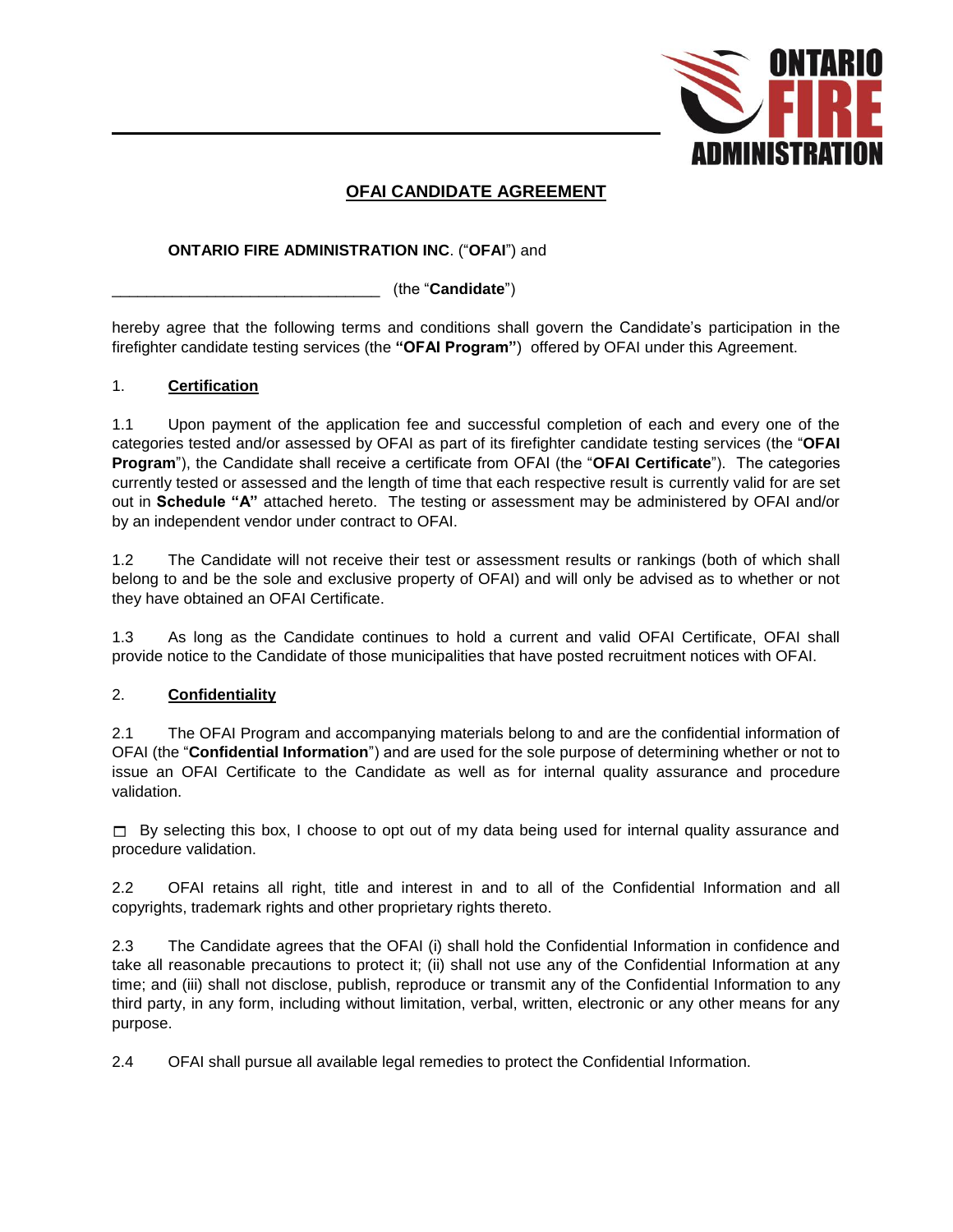

2.5 THE CANDIDATE HEREBY AUTHORIZES OFAI TO DISCLOSE THE CANDIDATE'S NAME AND STATUS AS HAVING OR NOT HAVING A THEN CURRENT AND VALID OFAI CERTIFICATE TO ANY MUNICIPALITY THAT MAKES A WRITTEN REQUEST TO OFAI FOR SUCH INFORMATION.

### 3. **Disclaimer and Limitation of Liability**

3.1 OFAI does not make any representations or warranties with respect to the OFAI Program, which is provided on an "AS IS" and on an "AS AVAILABLE" basis. OFAI HEREBY DISCLAIMS ALL WARRANTIES OF ANY NATURE, EXPRESS, IMPLIED, STATUTORY OR OTHERWISE, OR ARISING FROM TRADE OR CUSTOM, INCLUDING ANY IMPLIED WARRANTIES OF MERCHANTABILITY, NON-INFRINGEMENT, QUALITY, TITLE, FITNESS FOR A PARTICULAR PURPOSE, COMPLETENESS OR ACCURACY, TO THE FULLEST EXTENT PERMITTED BY APPLICABLE LAWS. OFAI SHALL NOT BE LIABLE FOR ANY LOSSES, EXPENSES OR DAMAGES OF ANY NATURE, INCLUDING SPECIAL, INCIDENTAL, PUNITIVE, DIRECT, INDIRECT OR CONSEQUENTIAL DAMAGES OR LOSS OF USE, LOST OR DAMAGED DATA OR LOST INCOME OR PROFITS, RESULTING FROM OR ARISING OUT OF THE CANDIDATE'S PARTICIPATION IN THE OFAI PROGRAM, WHETHER ARISING IN TORT, CONTRACT, STATUTE, OR OTHERWISE, EVEN IF OFAI HAS BEEN INFORMED OF OR IS AWARE OF THE POSSIBILITY THEREOF.

IN NO EVENT WILL OFAI'S LIABILITY FOR DAMAGES ARISING FROM THE CANDIDATE'S PARTICIPATION IN THE OFAI PROGRAM, IN THE AGGREGATE, EXCEED THE APPLICATION FEES PAID BY THE CANDIDATE TO OFAI.

3.2 The Candidate hereby forever releases from liability, and waives any claim against OFAI and its officers, directors, employees, representatives and agents for all acts or omissions which may adversely affect the Candidate in any way whatsoever, including inability to acquire employment, loss of employment or promotion and dismissal from any employment.

3.3 The Candidate hereby agrees to indemnify and hold and its officers, directors, employees, representatives and agents, harmless from and against any and all loss, liability, damage, claim, suit, demand and expense, including without limitation legal fees, arising in connection with or related to any act or omission (including without limitation any breach of this Agreement) of or by the Candidate.

#### 4. **Notices**

4.1 Any notice, certificate, consent, determination or other communication required or permitted to be given or made under this Agreement shall be in writing and shall be effectively given and made if (a) delivered personally, (b) sent by prepaid courier service or registered mail, or (c) sent by email, in each case to the applicable address set out below:

| (a) | if to OFAI at:      | Michelle O'Hara, President |
|-----|---------------------|----------------------------|
|     |                     | Email: info@ofai.ca        |
| (b) | if to Candidate at: | (Please print name)        |
|     |                     | Email:                     |

Any such communication so given or made shall be deemed to have been given or made and to have been received on the day of personal delivery or courier delivery if so delivered or on the day of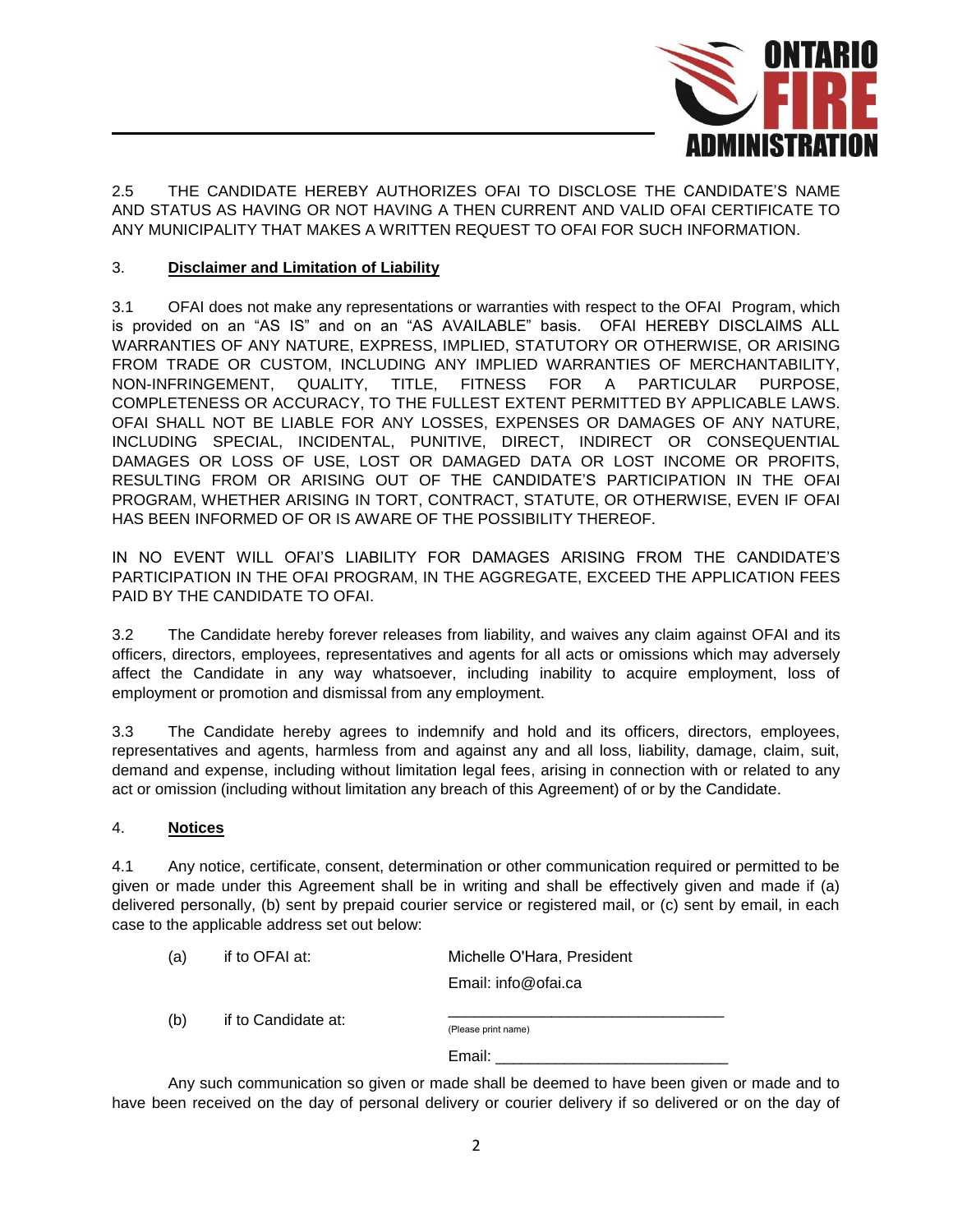

emailing if emailed, provided that such day is a business day (being any day except Saturday, Sunday and any day on which Canadian chartered banks are generally not open for business in the City of Toronto) and the communication is so delivered or emailed before 4:30 p.m. on such day (in the recipient's time zone). Otherwise, such communication shall be deemed to have been given and made and to have been received on the next following business day. Any communication sent by mail shall be deemed to have been given and made and to have been received on the fifth business day following the mailing thereof; provided however that no such communication shall be mailed during any actual or apprehended disruption of postal services. Either party may from time to time change its address and/or email address under this Section 4.1 by notice to the other party given in the manner provided by this Section 4.1.

### 5. **Publicity**

5.1 Any publicity or publication relating to this Agreement shall be approved by OFAI prior to its dissemination.

### 6. **Waiver and Severability**

6.1 A waiver of any failure to comply with any term of this Agreement must be in writing and signed by the aggrieved party. Each waiver must refer to the specific failure to comply and shall not have the effect of waiving any subsequent failure to comply, whether of the same nature or not. If any term of this Agreement shall be held by a court of competent jurisdiction to be invalid, illegal or unenforceable, such term shall be modified or deleted in such a manner so as to make this Agreement, as modified, legal and enforceable to the fullest extent permitted under applicable laws.

### 7. **Amendments, Alterations and Additions**

7.1 This Agreement may be amended, altered or added to only by written agreement between the parties, which agreement is supplemental to this Agreement and thereafter forms part of this Agreement.

### 8. **Governing Law**

8.1 This Agreement and the rights, obligations and relations of the parties shall be governed by and construed in accordance with the laws of the Province of Ontario and the federal laws of Canada applicable therein. The parties agree that the Courts of Ontario shall have jurisdiction to entertain any action or other legal proceedings based on any provisions of this Agreement. The parties do hereby attorn to the jurisdiction of the Courts of the Province of Ontario.

### 9. **Headings**

9.1 The parties agree that the headings in this Agreement form no part of the Agreement and have been inserted for convenience of reference only.

### 10. **Entire Agreement**

10.1 This Agreement constitutes the entire agreement between the parties pertaining to the subject matter of this Agreement and supersedes all prior agreements, understandings, negotiations and discussions, whether oral or written. There are no other agreements, understandings, representations or warranties, either collateral, oral or otherwise.

### 11. **Construction**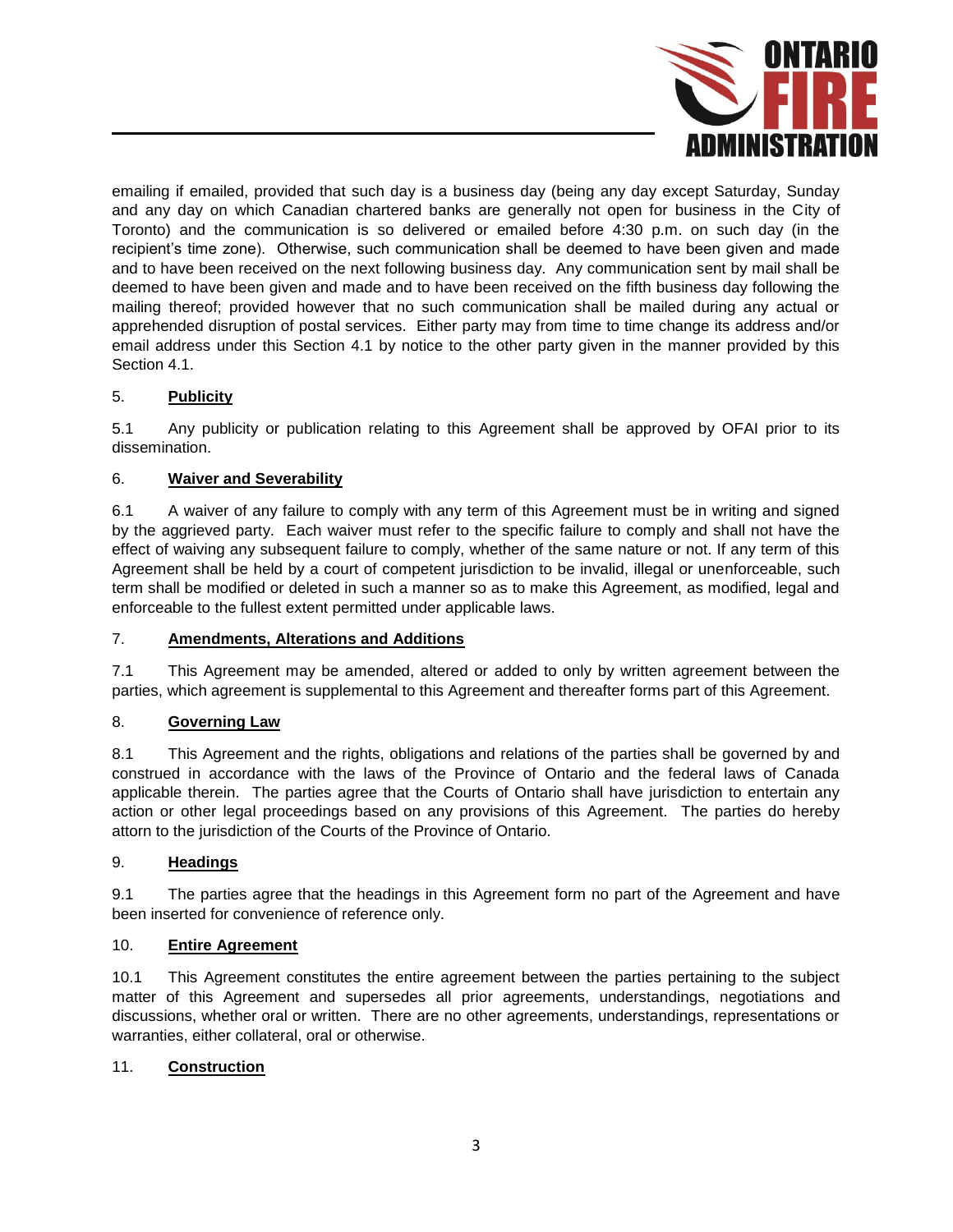

11.1 For the purposes of this Agreement, (i) words in the singular shall be held to include the plural and vice versa and words of one gender shall be held to include the other gender as the context requires, and (ii) the word "including" and words of similar import when used in this Agreement shall mean "including, without limitation," unless otherwise specified.

### 12. **Successors and Assigns**

12.1 This Agreement shall be binding upon and inure to the benefit of the parties and their respective successors and permitted assigns. Neither party may assign or transfer all or any part of its respective rights or obligations under this Agreement without the prior written consent of the other party.

IN WITNESS WHEREOF the parties hereto have executed this Agreement as of the

 $\Box$  day of  $\Box$ , 20

### **ONTARIO FIRE ADMINISTRATION INC.**

Per:

Name:Michelle O'Hara Title: President

\_\_\_\_\_\_\_\_\_\_\_\_\_\_\_\_\_\_\_\_\_\_\_\_\_\_\_\_\_\_\_\_\_\_\_\_\_\_

THE UNDERSIGNED HEREBY REPRESENTS TO ONTARIO FIRE ADMINISTRATION INC. THAT THE UNDERSIGNED HAS READ AND UNDERSTANDS THE TERMS OF THIS AGREEMENT AND IS 18 YEAR OF AGE OR OLDER.

> \_\_\_\_\_\_\_\_\_\_\_\_\_\_\_\_\_\_\_\_\_\_\_\_\_\_\_\_\_\_\_\_\_\_\_\_\_\_\_ Name: (Please Sign)

Name: (Please Print)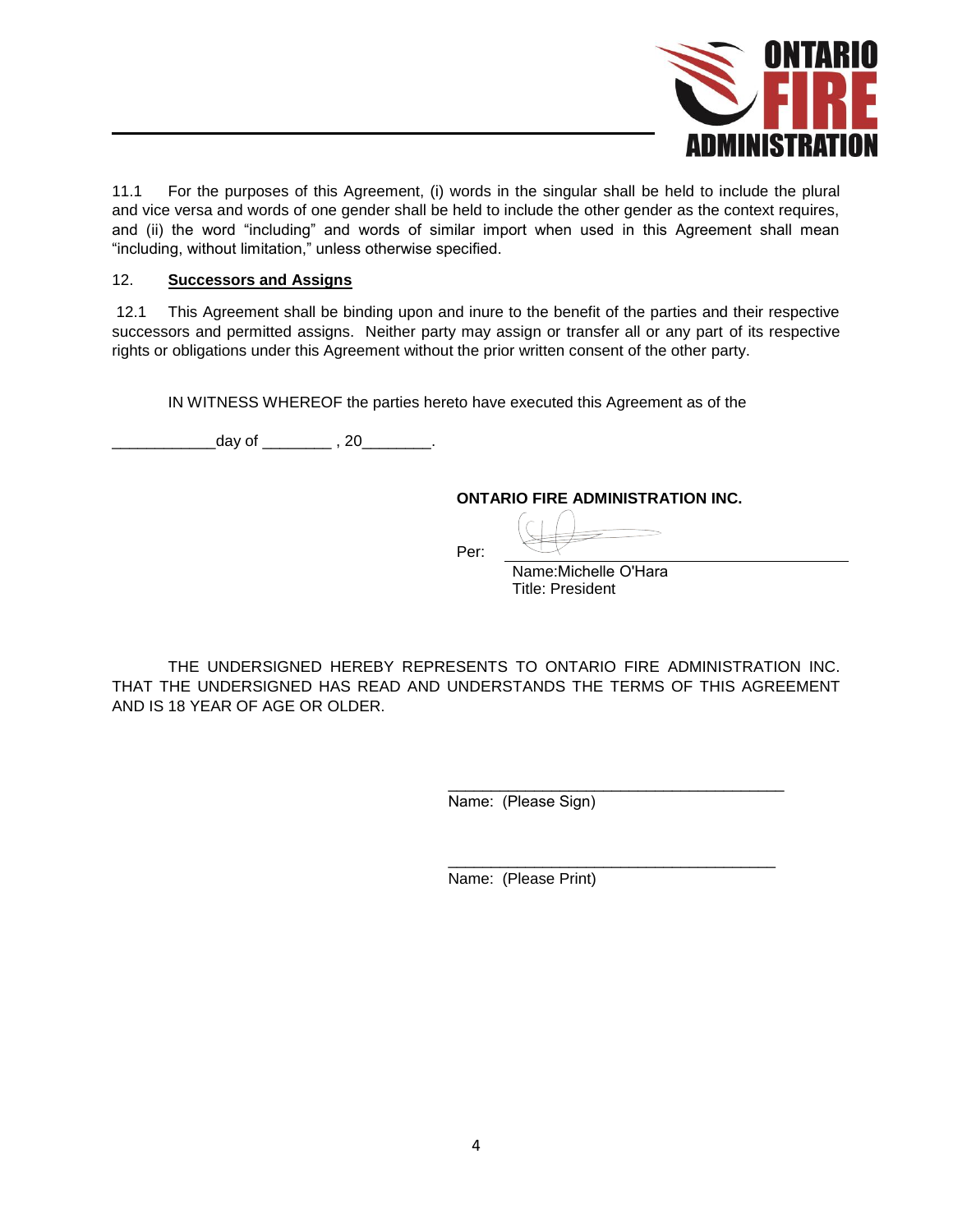

## **SCHEDULE "A"**

## **TEST AND ASSESSMENT CATEGORIES**

- 1. Stage One Firefighter Aptitude and Character Test results valid for 24 months
- 2. Stage Two Hearing Assessment results valid for 24 months
- 3. Stage Two Vision Assessment results valid for 24 months
- 4. Stage Two Encapsulated Treadmill Test results valid for 6 months
- 5. Stage Three Firefighter Physical Aptitude Job-Related Tests (FPAT) results valid for 12 months
- 6. Stage Three Firefighter Technical Skills Assessment results valid for 12 months